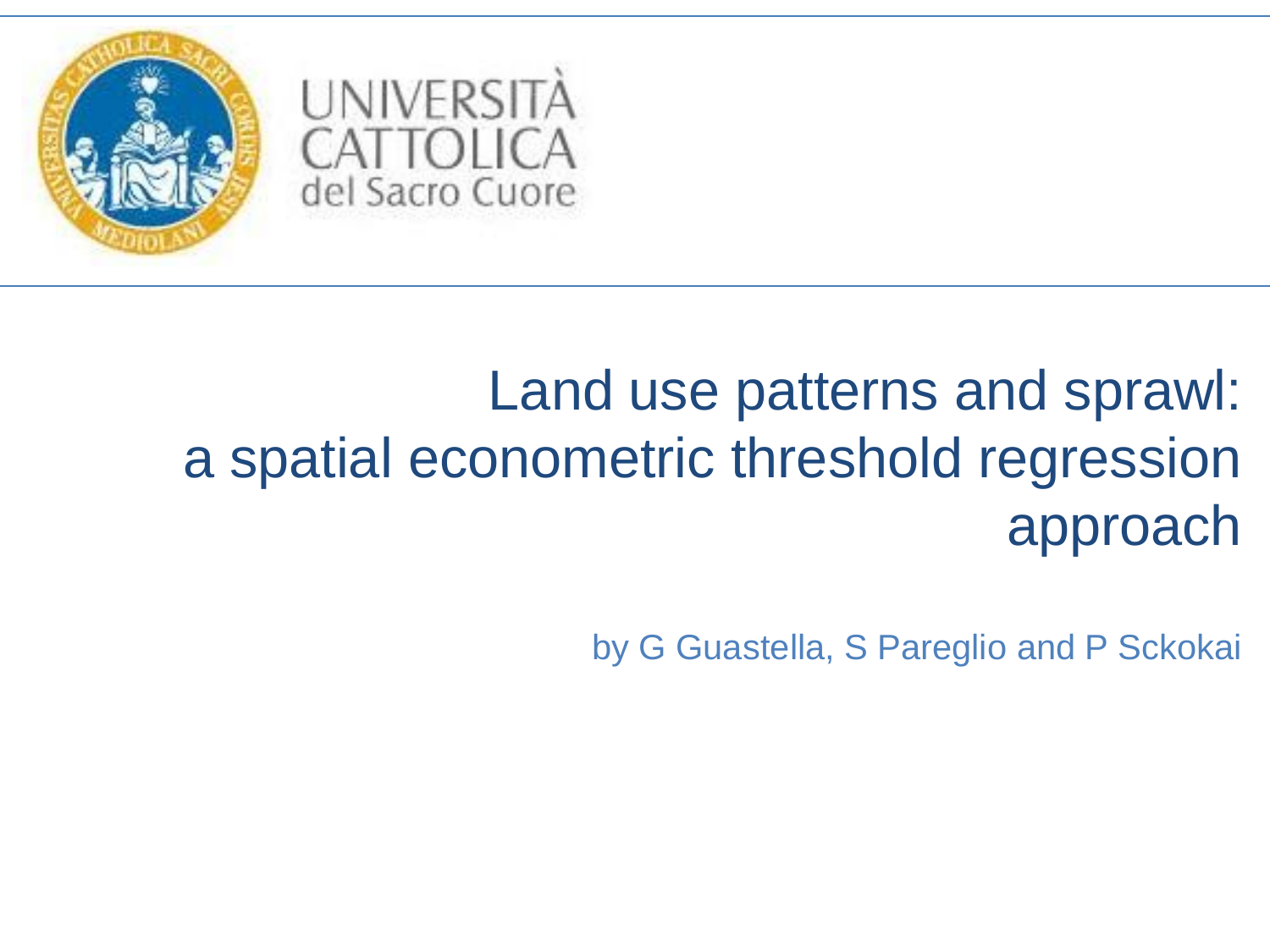

# **Motivation**

- Urban Sprawl is regarded as a social undesirable phenomenon, as urban expansion
	- Subtracts resources to agricultural activities, challenging rural development
	- Threats the landscape
- The sentiment is exasperated by the belief the such urban expansion is sometimes unnecessary
- Economists attempted to explain the size of cities as a result of socioeconomic forces, finding that population and income dynamics, jointly with infrastructure levels and agricultural land values, explain 90% of the variation in city-size, rejecting the argument of sprawl
- Estimates have always considered large cities (>50000 inhabitants) but sprawl is most relevant in small cities where agricultural land is basically more available and at a lower price
- Using a sample of small and large cities we find evidence consistent with the hypothesis of uncontrolled land take in very small and small cities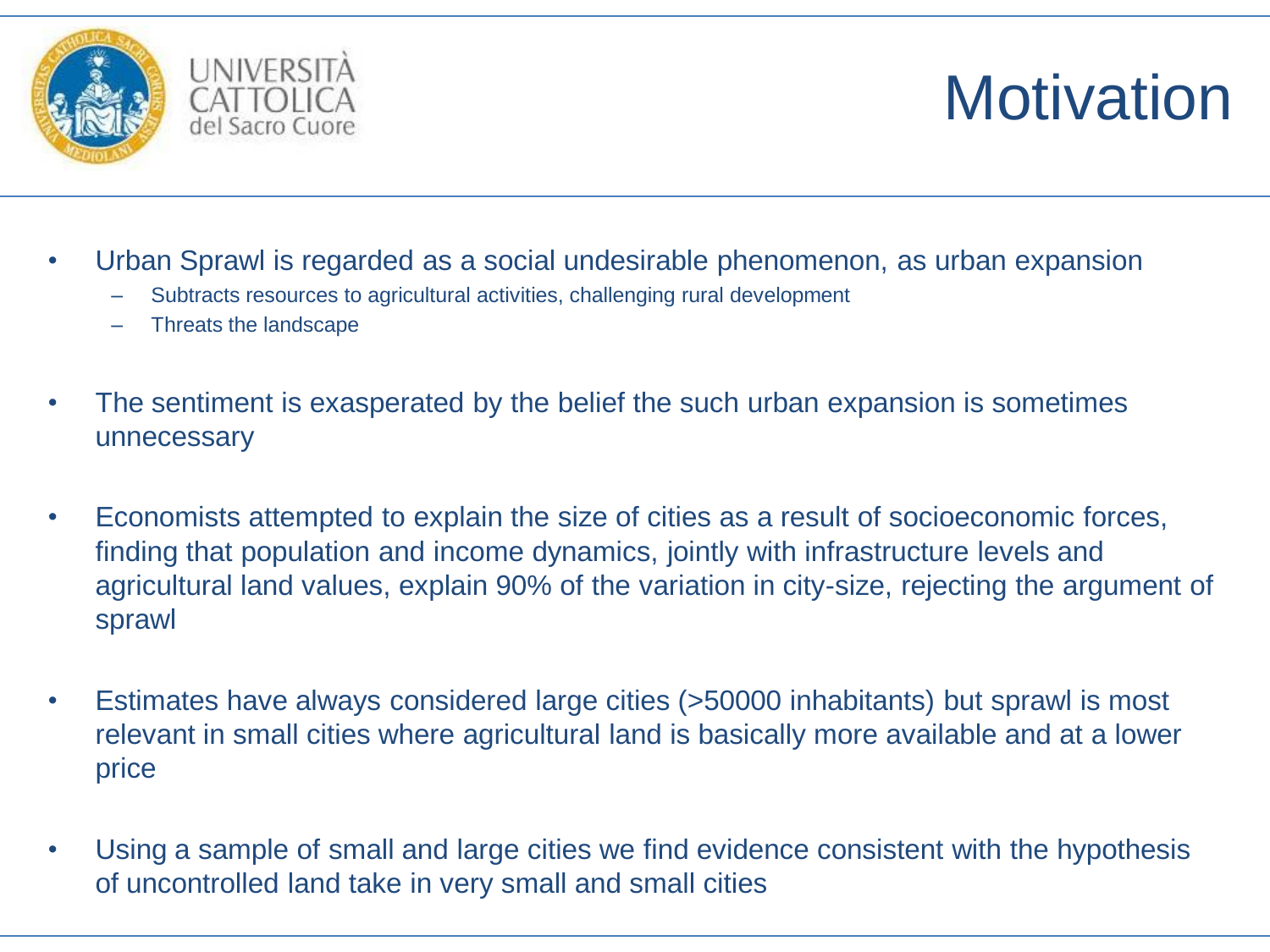

# **Background**

• Land-use dynamics are primarily determined by the socio-economic and environmental forces. In particular, population growth is the main driver of urban expansion.

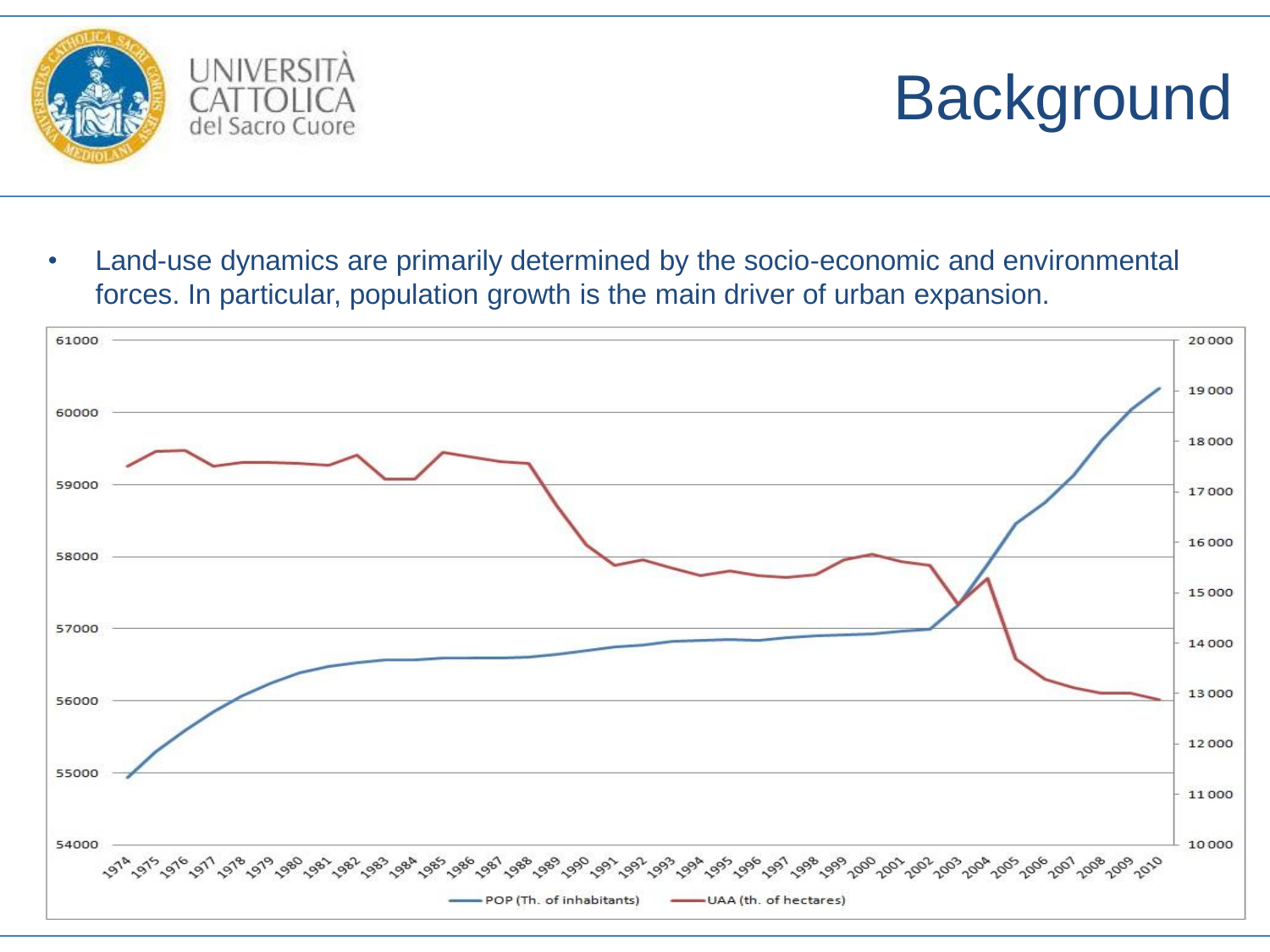

#### UNIVERSITÀ Sacro Cuore

# Background

- However urban expansion has also dramatic consequences for agri-environmental equilibria
- Hence it is important to understand to what extent this urban expansion is
	- **necessary** meaning that responds to the increase in housing demand caused by population growth
	- **unnecessary** land take (speculative behaviours, land-consuming urban planning)
- The economists approach: utility maximizing households face a trade-off between housing price and the house-to-work commuting costs. The equilibrium fringe of the city is set where it is no more convenient for a single household to move far from the city.
- Using comparative statics it s demonstrated that the equilibrium size of a city depends on
	- Population and income **positively**
	- Transport costs and farmland values **negatively**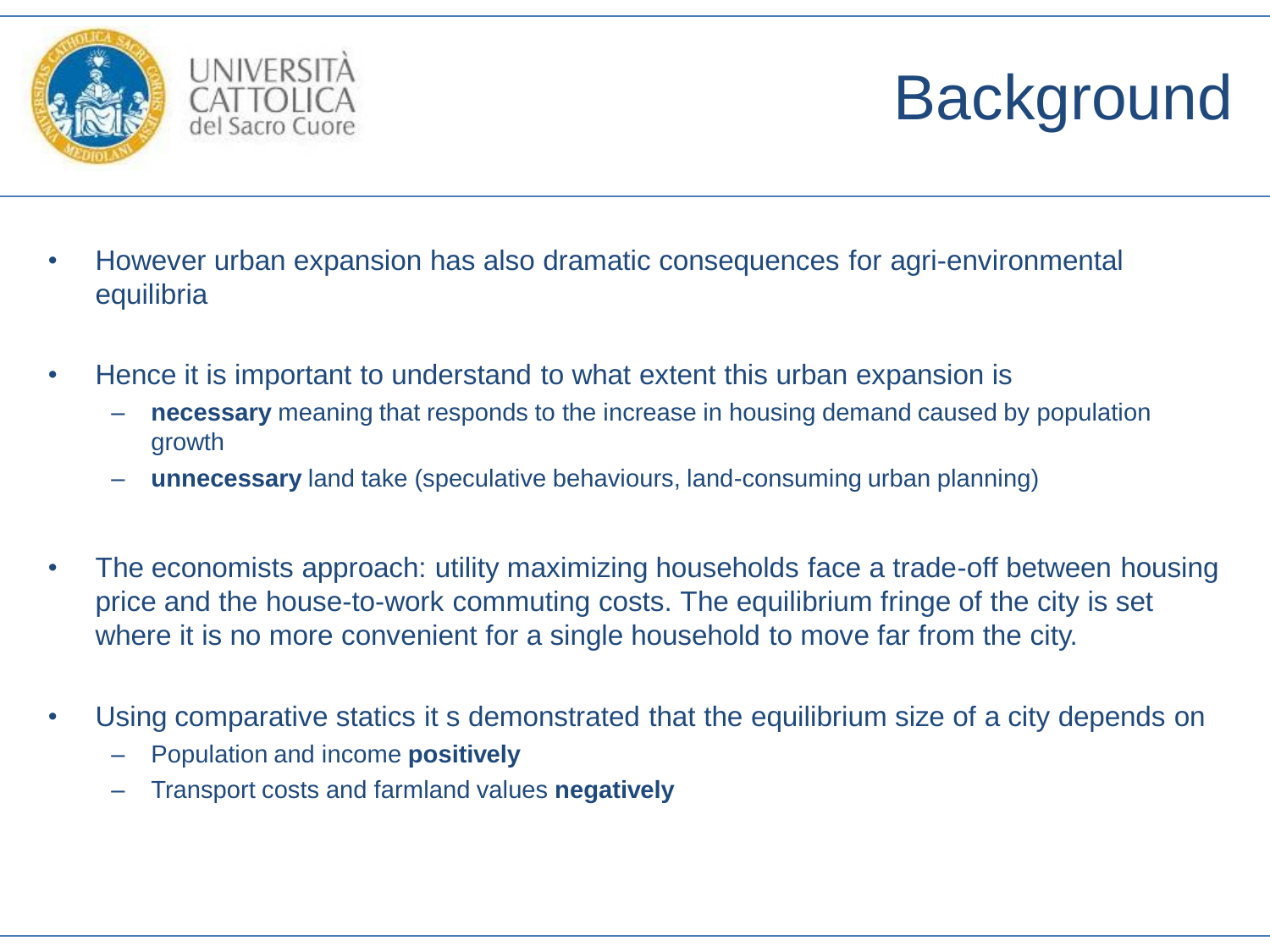

# City size models

- $U_i = \beta_0 + \beta_1 P_i + \beta_2 I_i + \beta_3 T_i + \beta_4 A_i + \varepsilon_i$
- Brueckner and Fansler (1983) Wassmer (2006) Spivey (2008) Paulsen (2012) used this model to explain cross-city variation in urbanized area
- High shares of variation explained by the model (approximately 90%) lead to reject the sprawl
- **Small cities** 
	- More available land and at a lower price
	- Influence of large cities
- Issues with estimation in small and contiguous cities
	- Contiguity relationships (house prices transmission, inter-city commuting)
	- Structural heterogeneity (different behaviour of small and large cities)

*A method to explore structural instability in a spatial regression framework*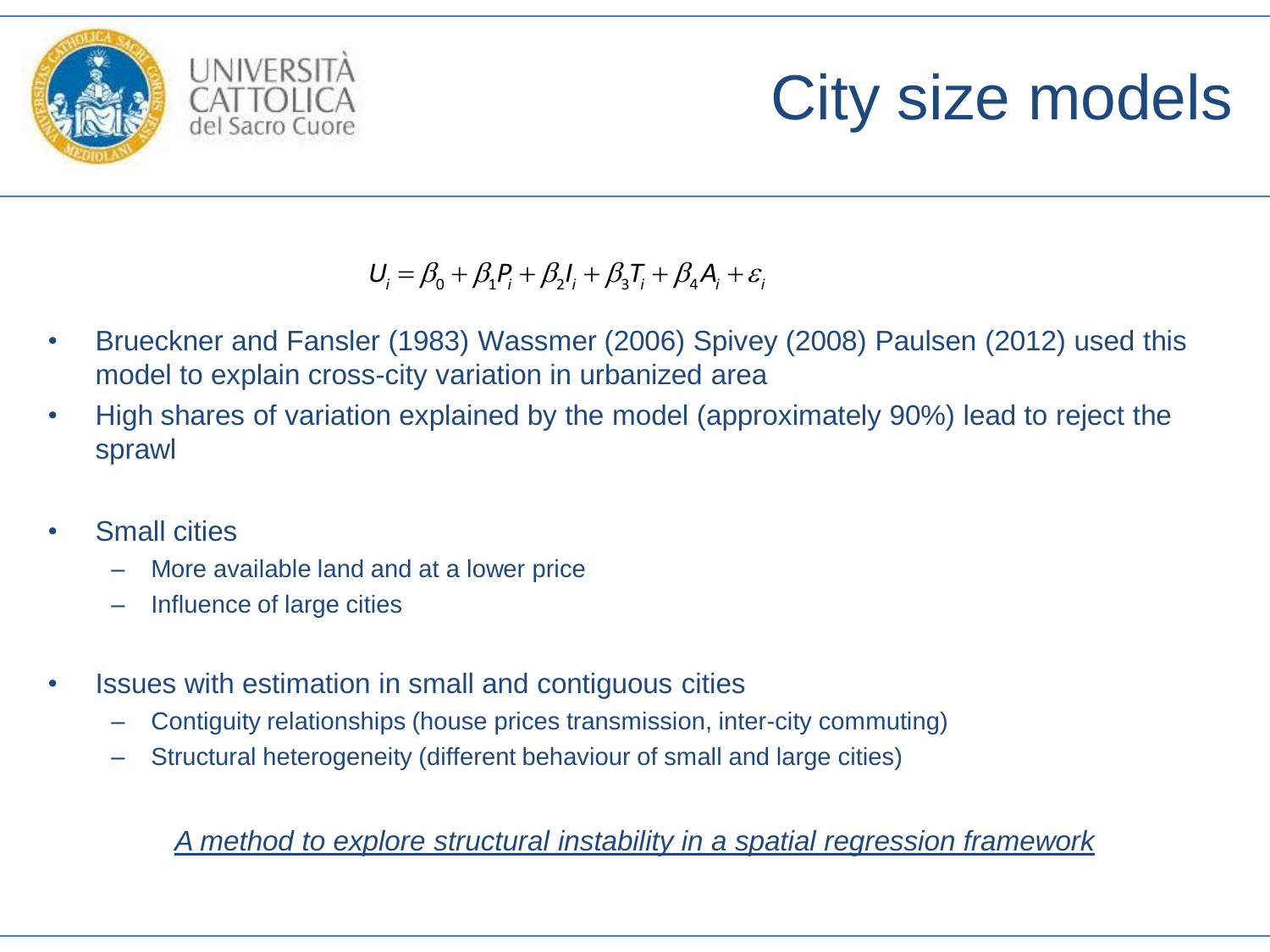

# How small is small?

Set up a spatial regression

$$
U_{i} = \rho W U_{i} + \beta_{0} + \beta_{1} P_{i} + \beta_{2} I_{i} + \beta_{3} T_{i} + \beta_{4} A_{i} + \sum_{k=1}^{K} \delta_{k} Z_{i,k} + \varepsilon_{i}
$$
  
\n
$$
\beta_{k} = \beta_{k,0} + \beta_{k,1} D_{i};
$$
  
\n
$$
k = 0,1,2,3,4
$$
  
\n
$$
D_{i} (P_{i} > P^{*})
$$

- 1. Estimate the model for all the values of P and find the value (threshold T1) that minimizes the RSS
- 2. Estimate the restricted model without the population threshold and the unrestricted, with the threshold
- 3. Use the Spatial Chow test (Anselin, 1988) to validate the restriction
- Since this is a LR test it is possible to find a confidence interval for  $LR(P^*)$  and a confidence interval for P\*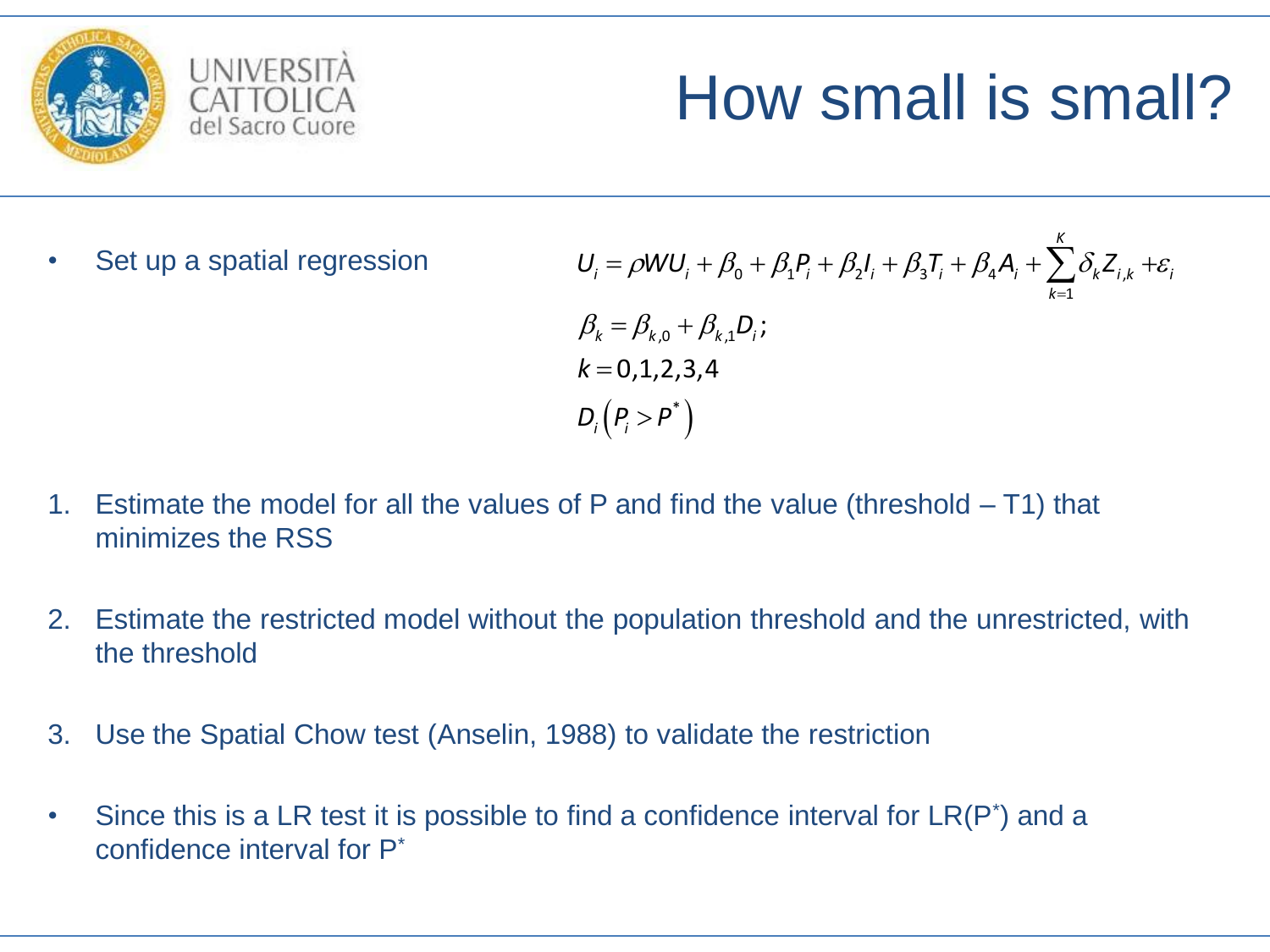

# How large is large?

• Having defined T1 we search for T2

$$
U_{i} = \rho W U_{i} + \beta_{0} + \beta_{1} P_{i} + \beta_{2} I_{i} + \beta_{3} T_{i} + \beta_{4} A_{i} + \sum_{k=1}^{K} \delta_{k} Z_{i,k} + \varepsilon_{i}
$$
  
\n
$$
\beta_{k} = \beta_{k,0} + \beta_{k,1} D_{i}^{1} + \beta_{k,2} D_{i};
$$
  
\n
$$
k = 0,1,2,3,4
$$
  
\n
$$
D_{i} \begin{cases} D_{i} (P < P^{*}) \forall P^{*} < T^{1} \\ D_{i} (T^{1} < P < P^{*}) \forall P^{*} > T^{1} \end{cases}
$$

- 1. Estimate the model for all the values of P but T1 and find the value (threshold T2) that minimizes the RSS
- 2. Estimate the restricted model with only one threshold and the unrestricted, with two thresholds
- 3. Use the Spatial Chow test to validate the restriction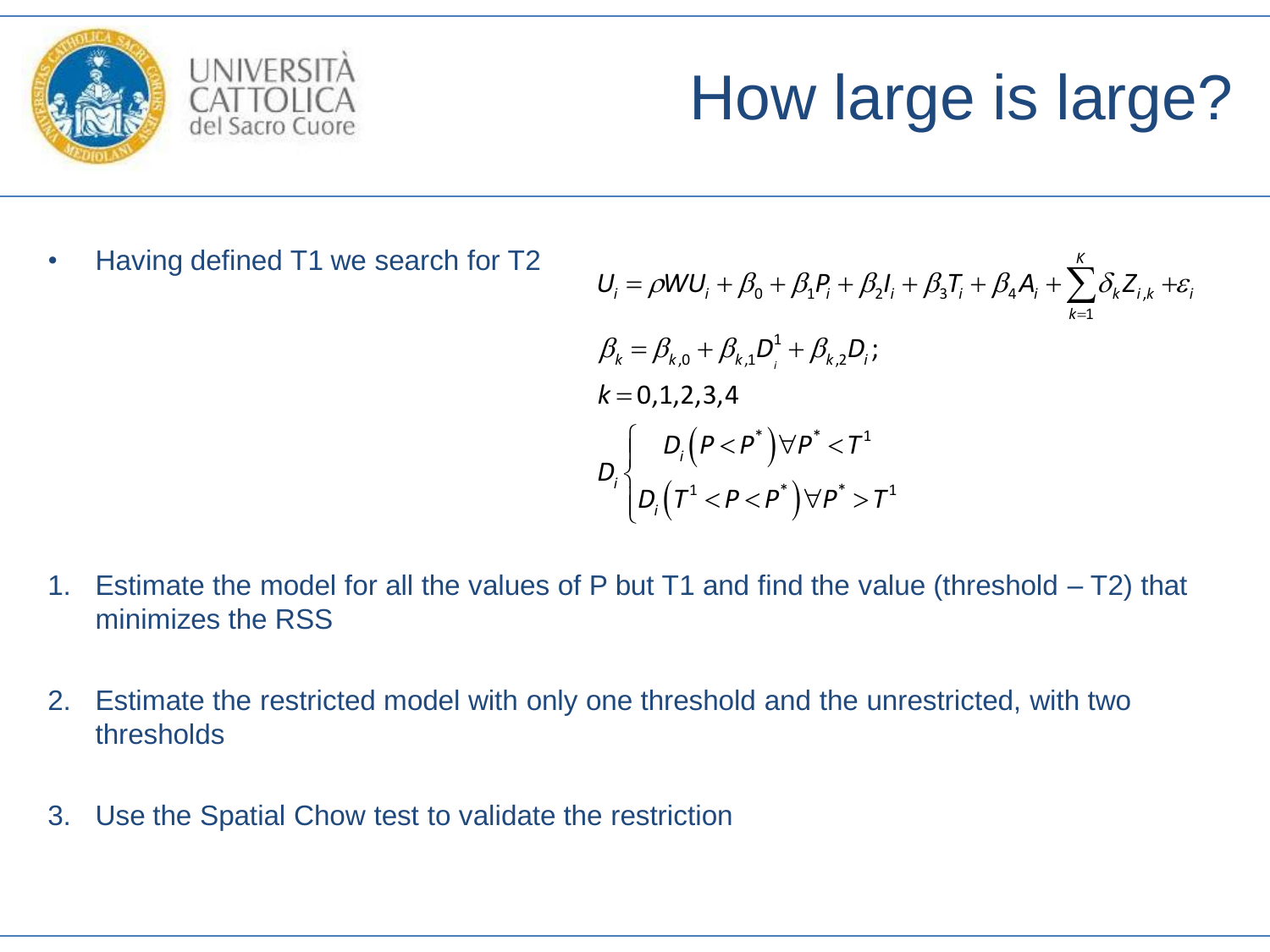



## Time for numbers

• Municipalities in the Lombardy Region, year 2012

| Variable                | <b>Description of the variable</b>                                                             | <b>Mean</b> |
|-------------------------|------------------------------------------------------------------------------------------------|-------------|
| $\overline{\mathsf{U}}$ | Urbanized (residential, industrial and commercial) area - hundreds of hectares<br>(DUSAF 2012) | 2.79        |
| $\overline{P}$          | Total Population - thousands of inhabitants (ISTAT 2011)                                       | 6.315       |
|                         | Average income – thousands of euros (MEF 2012)                                                 | 19.509      |
| T                       | Transport Costs – inverse of the number of vehicles (cars) per inhabitant (ACI 2012)           | 1.649       |
| A                       | Farmland Value – thousands of euro per hectare (INEA 2012 and DUSAF 2012)                      | 31.02       |
| <b>ROAD</b>             | Area occupied by the road network- hundreds of hectares (DUSAF 2012)                           | 7.216       |
| <b>TRAIN</b>            | Area Occupied by the rail network - hundreds of hectares (DUSAF 2012)                          | 1.8         |
| AERO_D                  | Dummy - 1 if a portion of soil is occupied by airports (DUSAF 2012)                            | 0.034       |
| <b>PORT D</b>           | Dummy - 1 if a portion of soil is occupied by ports (DUSAF 2012)                               | 0.048       |
| <b>CONSTR</b>           | Area occupied by - hundreds of hectares (DUSAF 2012)                                           | 3.751       |

| <b>Quantile</b> | $\blacksquare$ 0% $\blacksquare$ |                                                       |       |       | $\vert$ 10% $\vert$ 20% $\vert$ 30% $\vert$ 40% $\vert$ 50% $\vert$ 60% $\vert$ 70% $\vert$ |             | $ 80\% $ $ 90\% $ | $100\%$          |
|-----------------|----------------------------------|-------------------------------------------------------|-------|-------|---------------------------------------------------------------------------------------------|-------------|-------------------|------------------|
| <b>Value</b>    | 0.030                            | $\begin{bmatrix} 0.545 & 0.935 & 1.419 \end{bmatrix}$ | 1.951 | 2.669 | 3.798                                                                                       | 4.946 7.185 |                   | $11.657$ 1274.31 |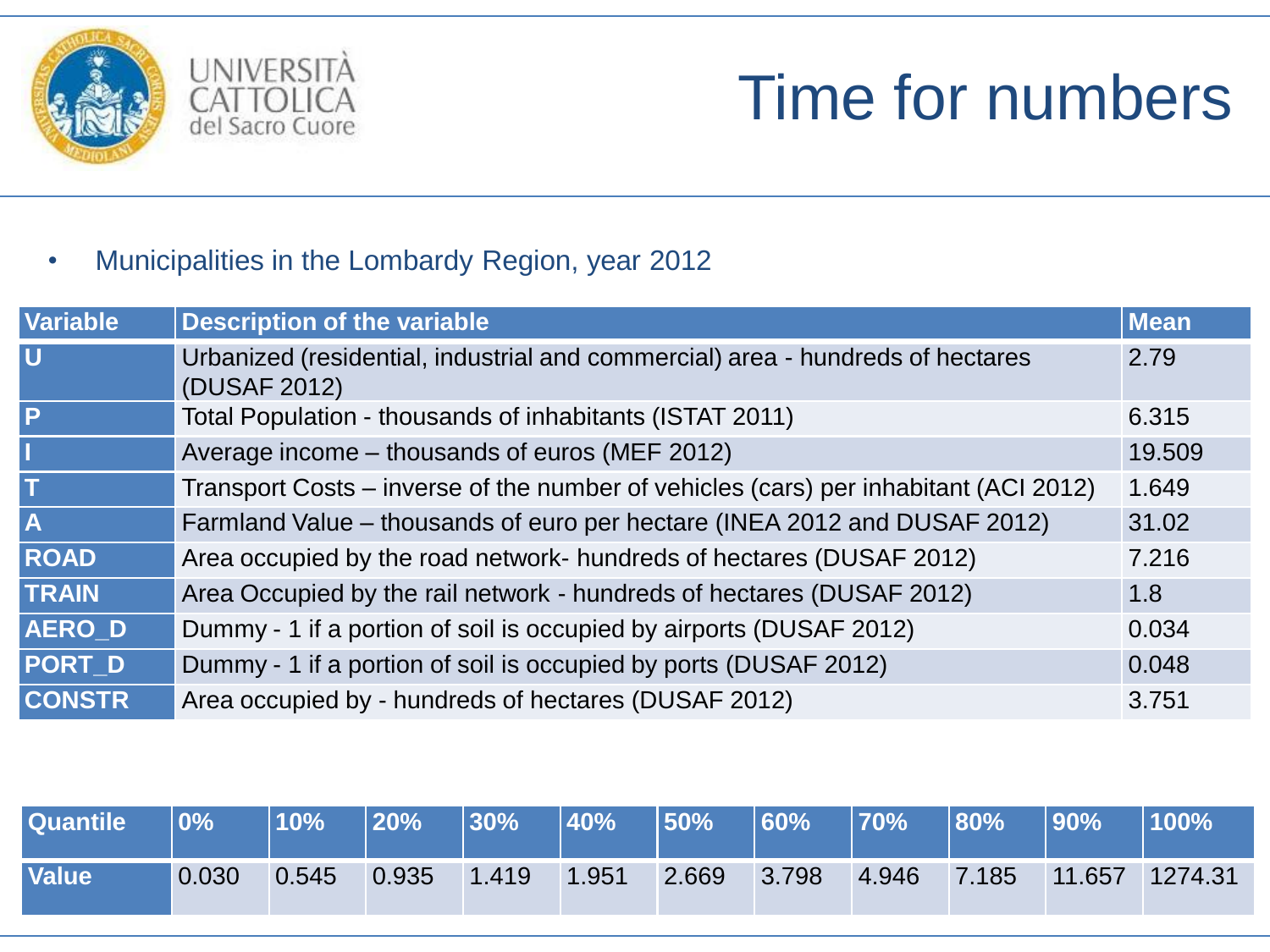



- The first threshold is estimated at 18000 inhabitants and is significant
- The second threshold is estimated at 5500 inhabitants and is significant
- The second threshold is estimated at 50000 inhabitants and is not significant
- P, and T coefficients have the expected signs and are significant
- I coefficients have a negative sign and are not significant in small cities
- A coefficients have the wrong sign in small cities

|                  | >18000       | $18000 -$   | < 5500                |
|------------------|--------------|-------------|-----------------------|
|                  |              | 5500        |                       |
| <b>Intercept</b> | 51.354***    | 14.508***   | $0.914***$            |
|                  | (3.393)      | (1.459)     | (0.298)               |
| P                | $0.087***$   | $0.368***$  | $0.531***$            |
|                  | (0.004)      | (0.024)     | (0.033)               |
|                  | $-0.275***$  | $-0.189***$ | $-0.009$              |
|                  | (0.064)      | (0.032)     | (0.016)               |
| т                | $-21.391***$ | $-5.653***$ | $-0.182$ <sup>*</sup> |
|                  | (1.535)      | (0.698)     | (0.102)               |
| A                | $-0.028$ *   | $0.012**$   | $0.009***$            |
|                  | (0.017)      | (0.006)     | (0.003)               |
|                  |              |             |                       |
| <b>ROAD</b>      | $0.023***$   |             |                       |
|                  | (0.004)      |             |                       |
| <b>TRAIN</b>     | $-0.024***$  |             |                       |
|                  | (0.008)      |             |                       |
| <b>AIR</b>       | $0.536***$   |             |                       |
|                  | (0.206)      |             |                       |
| <b>PORT</b>      | $0.719***$   |             |                       |
|                  | (0.171)      |             |                       |
| <b>CONSTR</b>    | $0.012***$   |             |                       |
|                  | (0.004)      |             |                       |
| rho              | $-0.199***$  |             |                       |
|                  | (0.031)      |             |                       |